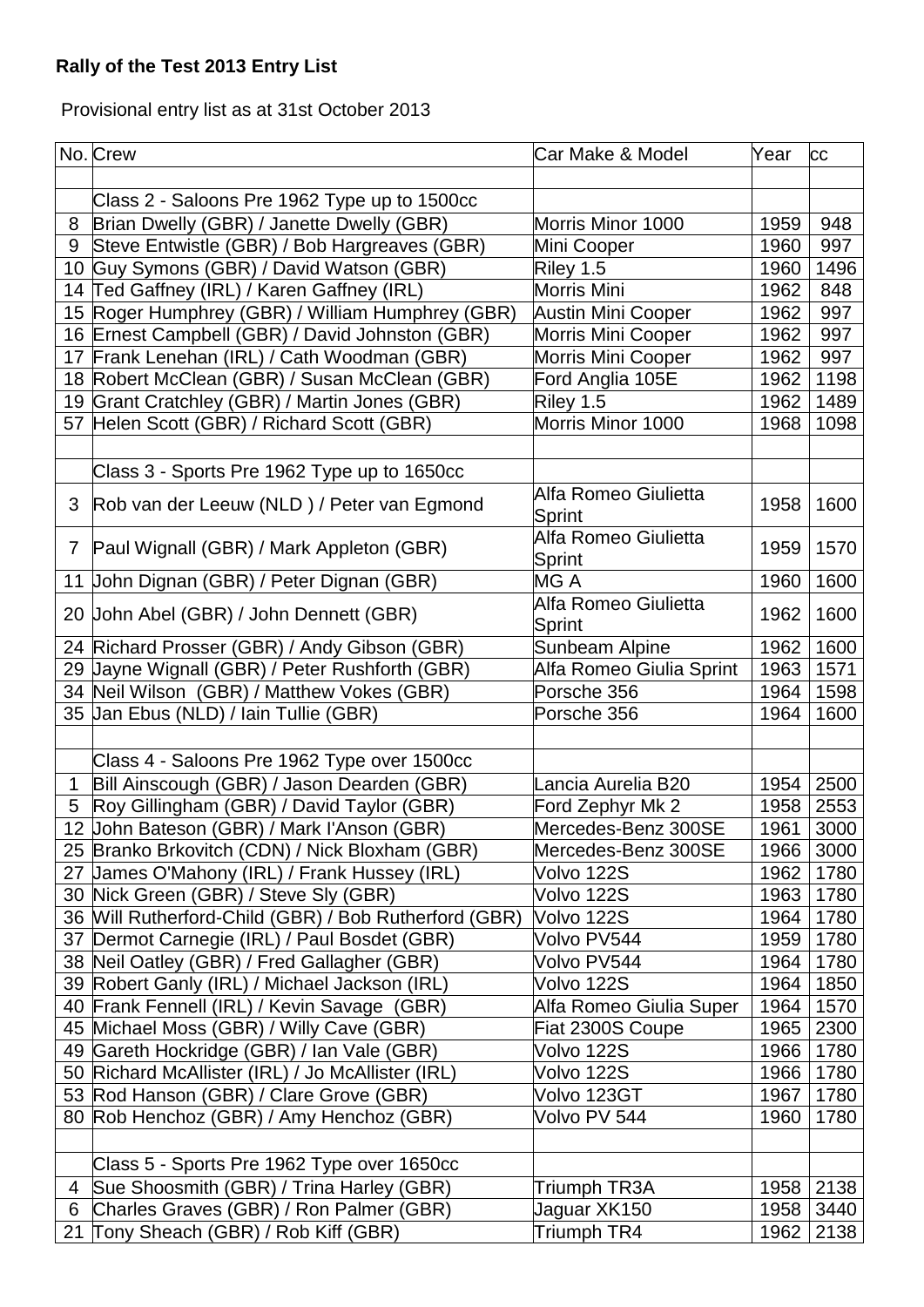| 26 Ryan Pickering (GBR) / Andy Ballantyne (GBR)<br>Triumph TR4<br>2188<br>1962<br>28 Jonathan Hancox (GBR) / Richard Lambley (GBR)<br>Triumph TR4<br>2188<br>1962<br>32 Rodger Vickers (GBR) / Phillip Haslam (GBR)<br><b>Austin Healey 3000</b><br>2912<br>1963<br>2912<br>51 Dilwyn Rees (GBR) / Edwyn Evans (GBR)<br><b>Austin Healey 3000</b><br>1966<br>Post 62 Cars - Class Awards Only<br>Class 6 - Saloons 1962 - 1968 Type<br>Stephen Owens (GBR) / Dale Errock (GBR)<br>$\overline{2}$<br>Morris Mini Cooper S<br>1971<br>1275<br>22 Joe Reynolds (IRL) / Andy Pullan (GBR)<br><b>BMW Alpina</b><br>1967<br>1990<br>33 Xavier del Marmol (BEL) / Dan Erculisse (BEL)<br>Morris Mini Cooper S<br>1071<br>1964<br>41 Tony Newman (GBR) / Andrew Duerden (GBR)<br><b>Austin Mini Cooper S</b><br>1275<br>1965<br>1295<br>46 Arthur Senior (GBR) / Chris Sheridan (GBR)<br><b>Austin Mini Cooper S</b><br>1966<br>48 Robert Crofton (GBR) / Richard Crofton (GBR)<br>Ford Cortina GT<br>1498<br>1966<br>1780<br>54 Pat Neville (IRL) / Eamonn Waldron (IRL)<br>Volvo 142<br>1967<br>61 Duncan Wild (GBR) / Lorna Harrison (GBR)<br>Austin Mini Cooper S<br>1293<br>1969<br>68 Kevin Haselden (GBR) / Matt Fowle (GBR)<br>Mini Cooper S<br>1971<br>1275<br><b>Mini 1000</b><br>82 Rachel Vestey (GBR) / Owen Turner (GBR)<br>1972<br>998<br>Class 7 - Sports 1962 - 1968 Type<br>31 David Morgan (GBM) / Martyn Taylor (GBR)<br>MG <sub>B</sub><br>1798<br>1963<br>42 Noel Kelly (GBM) / Tony Davies (GBR)<br>MG B<br>1800<br>1965<br>Andy Hamer (GBR) / Bob Kerry (GBR)<br><b>Austin Healey Sprite</b><br>1310<br>1966<br>47<br>52 Robin Eyre Maunsell (GBR) / Peter Scott (GBR)<br>Sunbeam Alpine V<br>1725<br>1967<br>55 Tim Lawrence (GBR) / Alan Pettit (GBR)<br><b>MG BGT</b><br>1860<br>1967<br>56 John Korrison (GBR) / Worth Birkill (GBR)<br>Lancia Fulvia HF<br>1972<br>1584<br>58 Colin Evans (GBR) / Nigel Raeburn (GBR)<br><b>MG BGT</b><br>1968<br>1800<br>60 Phil Dunmore (GBR) / Rachel Wakefield (GBR)<br><b>MG CGT</b><br>1968<br>2912<br>62 Keith Leckie (GBR) / Jens Stahlschmidt (DEU)<br>Porsche 912<br>1969<br>1600<br>64 Pete Dalton (GBR) / Rob Faulkner (GBR)<br>Ford Lotus Cortina MK II<br>1970<br>1598<br>73 Richard Harrison (GBR) / Peter Boyce (GBR)<br><b>MG BGT</b><br>1973<br>1798<br>78 Keith Davis (GBR) / Richard Bestwick (GBR)<br><b>MG BGT</b><br>1798<br>1976<br>Class 8 - Saloons and Sports post 1968 Type<br>Bill Ainscough (GBR) / Jason Dearden (GBR)<br>$\mathbf{1}$<br>1975<br>4700<br><b>Bentley</b><br>59 Cornelius Goedegebuur (NLD) / Fred Bent (GBR)<br>Volvo 122S<br>2000<br>1968<br>63 Patrick Lynch (GBR) / Hubert Lynch (GBR)<br>Ford Escort<br>1969<br>1700<br>65 Peter Naaktgeboren (NLD) / Bart den Hartog (NLD)<br>Ford Escort RS1600<br>1970<br>1600<br>70 Seren Whyte (GBR) / Elise Whyte (GBR)<br><b>BMW 1602</b><br>1972<br>1600<br>71 Andy Beaumont (GBR) / Andrew Fish (GBR)<br>Sunbeam Rapier H120<br>1972<br>1725<br>72 Michael Tanswell (GBR) / Bernard Northmore (GBR)<br><b>Ford Escort Mexico</b><br>1600<br>1973<br>75 Paul Davis (GBR) / Bill Granger (GBR)<br>1993<br>Ford Escort RS2000<br>1974<br><b>Jonathan Amery (GBR) / Pete Johnson (GBR)</b><br>Scimitar GTE<br>1974<br>2994<br>77<br>79 Clive Baty (GBR) / Henry Carr (GBR)<br>Ford Escort RS2000<br>1993<br>1978<br>81 Bob Taylor (GBR) / Jeanne Taylor (GBR)<br>Porsche 924<br>1981<br>1984<br>Class 9 - Porsche 911 1965 - 1981<br>43 Howard Warren (GBR) / Ali Procter (GBR)<br>Porsche 911<br>1965<br>1991<br>44 Robin Ellis (GBR) / Dave Hughes (GBR) | 23 Tom Callanan (IRL) / Chris Towers (GBR) | Triumph TR4 | 1962 | 2138 |
|---------------------------------------------------------------------------------------------------------------------------------------------------------------------------------------------------------------------------------------------------------------------------------------------------------------------------------------------------------------------------------------------------------------------------------------------------------------------------------------------------------------------------------------------------------------------------------------------------------------------------------------------------------------------------------------------------------------------------------------------------------------------------------------------------------------------------------------------------------------------------------------------------------------------------------------------------------------------------------------------------------------------------------------------------------------------------------------------------------------------------------------------------------------------------------------------------------------------------------------------------------------------------------------------------------------------------------------------------------------------------------------------------------------------------------------------------------------------------------------------------------------------------------------------------------------------------------------------------------------------------------------------------------------------------------------------------------------------------------------------------------------------------------------------------------------------------------------------------------------------------------------------------------------------------------------------------------------------------------------------------------------------------------------------------------------------------------------------------------------------------------------------------------------------------------------------------------------------------------------------------------------------------------------------------------------------------------------------------------------------------------------------------------------------------------------------------------------------------------------------------------------------------------------------------------------------------------------------------------------------------------------------------------------------------------------------------------------------------------------------------------------------------------------------------------------------------------------------------------------------------------------------------------------------------------------------------------------------------------------------------------------------------------------------------------------------------------------------------------------------------------------------------------------------------------------------------------------------------------------------------------------------------------------------------------------------------------------------------------------------------------------------------------------------------------------------------------------------------------------------------------------------------------------------------------------------------------------------------------|--------------------------------------------|-------------|------|------|
|                                                                                                                                                                                                                                                                                                                                                                                                                                                                                                                                                                                                                                                                                                                                                                                                                                                                                                                                                                                                                                                                                                                                                                                                                                                                                                                                                                                                                                                                                                                                                                                                                                                                                                                                                                                                                                                                                                                                                                                                                                                                                                                                                                                                                                                                                                                                                                                                                                                                                                                                                                                                                                                                                                                                                                                                                                                                                                                                                                                                                                                                                                                                                                                                                                                                                                                                                                                                                                                                                                                                                                                                         |                                            |             |      |      |
|                                                                                                                                                                                                                                                                                                                                                                                                                                                                                                                                                                                                                                                                                                                                                                                                                                                                                                                                                                                                                                                                                                                                                                                                                                                                                                                                                                                                                                                                                                                                                                                                                                                                                                                                                                                                                                                                                                                                                                                                                                                                                                                                                                                                                                                                                                                                                                                                                                                                                                                                                                                                                                                                                                                                                                                                                                                                                                                                                                                                                                                                                                                                                                                                                                                                                                                                                                                                                                                                                                                                                                                                         |                                            |             |      |      |
|                                                                                                                                                                                                                                                                                                                                                                                                                                                                                                                                                                                                                                                                                                                                                                                                                                                                                                                                                                                                                                                                                                                                                                                                                                                                                                                                                                                                                                                                                                                                                                                                                                                                                                                                                                                                                                                                                                                                                                                                                                                                                                                                                                                                                                                                                                                                                                                                                                                                                                                                                                                                                                                                                                                                                                                                                                                                                                                                                                                                                                                                                                                                                                                                                                                                                                                                                                                                                                                                                                                                                                                                         |                                            |             |      |      |
|                                                                                                                                                                                                                                                                                                                                                                                                                                                                                                                                                                                                                                                                                                                                                                                                                                                                                                                                                                                                                                                                                                                                                                                                                                                                                                                                                                                                                                                                                                                                                                                                                                                                                                                                                                                                                                                                                                                                                                                                                                                                                                                                                                                                                                                                                                                                                                                                                                                                                                                                                                                                                                                                                                                                                                                                                                                                                                                                                                                                                                                                                                                                                                                                                                                                                                                                                                                                                                                                                                                                                                                                         |                                            |             |      |      |
|                                                                                                                                                                                                                                                                                                                                                                                                                                                                                                                                                                                                                                                                                                                                                                                                                                                                                                                                                                                                                                                                                                                                                                                                                                                                                                                                                                                                                                                                                                                                                                                                                                                                                                                                                                                                                                                                                                                                                                                                                                                                                                                                                                                                                                                                                                                                                                                                                                                                                                                                                                                                                                                                                                                                                                                                                                                                                                                                                                                                                                                                                                                                                                                                                                                                                                                                                                                                                                                                                                                                                                                                         |                                            |             |      |      |
|                                                                                                                                                                                                                                                                                                                                                                                                                                                                                                                                                                                                                                                                                                                                                                                                                                                                                                                                                                                                                                                                                                                                                                                                                                                                                                                                                                                                                                                                                                                                                                                                                                                                                                                                                                                                                                                                                                                                                                                                                                                                                                                                                                                                                                                                                                                                                                                                                                                                                                                                                                                                                                                                                                                                                                                                                                                                                                                                                                                                                                                                                                                                                                                                                                                                                                                                                                                                                                                                                                                                                                                                         |                                            |             |      |      |
|                                                                                                                                                                                                                                                                                                                                                                                                                                                                                                                                                                                                                                                                                                                                                                                                                                                                                                                                                                                                                                                                                                                                                                                                                                                                                                                                                                                                                                                                                                                                                                                                                                                                                                                                                                                                                                                                                                                                                                                                                                                                                                                                                                                                                                                                                                                                                                                                                                                                                                                                                                                                                                                                                                                                                                                                                                                                                                                                                                                                                                                                                                                                                                                                                                                                                                                                                                                                                                                                                                                                                                                                         |                                            |             |      |      |
|                                                                                                                                                                                                                                                                                                                                                                                                                                                                                                                                                                                                                                                                                                                                                                                                                                                                                                                                                                                                                                                                                                                                                                                                                                                                                                                                                                                                                                                                                                                                                                                                                                                                                                                                                                                                                                                                                                                                                                                                                                                                                                                                                                                                                                                                                                                                                                                                                                                                                                                                                                                                                                                                                                                                                                                                                                                                                                                                                                                                                                                                                                                                                                                                                                                                                                                                                                                                                                                                                                                                                                                                         |                                            |             |      |      |
|                                                                                                                                                                                                                                                                                                                                                                                                                                                                                                                                                                                                                                                                                                                                                                                                                                                                                                                                                                                                                                                                                                                                                                                                                                                                                                                                                                                                                                                                                                                                                                                                                                                                                                                                                                                                                                                                                                                                                                                                                                                                                                                                                                                                                                                                                                                                                                                                                                                                                                                                                                                                                                                                                                                                                                                                                                                                                                                                                                                                                                                                                                                                                                                                                                                                                                                                                                                                                                                                                                                                                                                                         |                                            |             |      |      |
|                                                                                                                                                                                                                                                                                                                                                                                                                                                                                                                                                                                                                                                                                                                                                                                                                                                                                                                                                                                                                                                                                                                                                                                                                                                                                                                                                                                                                                                                                                                                                                                                                                                                                                                                                                                                                                                                                                                                                                                                                                                                                                                                                                                                                                                                                                                                                                                                                                                                                                                                                                                                                                                                                                                                                                                                                                                                                                                                                                                                                                                                                                                                                                                                                                                                                                                                                                                                                                                                                                                                                                                                         |                                            |             |      |      |
|                                                                                                                                                                                                                                                                                                                                                                                                                                                                                                                                                                                                                                                                                                                                                                                                                                                                                                                                                                                                                                                                                                                                                                                                                                                                                                                                                                                                                                                                                                                                                                                                                                                                                                                                                                                                                                                                                                                                                                                                                                                                                                                                                                                                                                                                                                                                                                                                                                                                                                                                                                                                                                                                                                                                                                                                                                                                                                                                                                                                                                                                                                                                                                                                                                                                                                                                                                                                                                                                                                                                                                                                         |                                            |             |      |      |
|                                                                                                                                                                                                                                                                                                                                                                                                                                                                                                                                                                                                                                                                                                                                                                                                                                                                                                                                                                                                                                                                                                                                                                                                                                                                                                                                                                                                                                                                                                                                                                                                                                                                                                                                                                                                                                                                                                                                                                                                                                                                                                                                                                                                                                                                                                                                                                                                                                                                                                                                                                                                                                                                                                                                                                                                                                                                                                                                                                                                                                                                                                                                                                                                                                                                                                                                                                                                                                                                                                                                                                                                         |                                            |             |      |      |
|                                                                                                                                                                                                                                                                                                                                                                                                                                                                                                                                                                                                                                                                                                                                                                                                                                                                                                                                                                                                                                                                                                                                                                                                                                                                                                                                                                                                                                                                                                                                                                                                                                                                                                                                                                                                                                                                                                                                                                                                                                                                                                                                                                                                                                                                                                                                                                                                                                                                                                                                                                                                                                                                                                                                                                                                                                                                                                                                                                                                                                                                                                                                                                                                                                                                                                                                                                                                                                                                                                                                                                                                         |                                            |             |      |      |
|                                                                                                                                                                                                                                                                                                                                                                                                                                                                                                                                                                                                                                                                                                                                                                                                                                                                                                                                                                                                                                                                                                                                                                                                                                                                                                                                                                                                                                                                                                                                                                                                                                                                                                                                                                                                                                                                                                                                                                                                                                                                                                                                                                                                                                                                                                                                                                                                                                                                                                                                                                                                                                                                                                                                                                                                                                                                                                                                                                                                                                                                                                                                                                                                                                                                                                                                                                                                                                                                                                                                                                                                         |                                            |             |      |      |
|                                                                                                                                                                                                                                                                                                                                                                                                                                                                                                                                                                                                                                                                                                                                                                                                                                                                                                                                                                                                                                                                                                                                                                                                                                                                                                                                                                                                                                                                                                                                                                                                                                                                                                                                                                                                                                                                                                                                                                                                                                                                                                                                                                                                                                                                                                                                                                                                                                                                                                                                                                                                                                                                                                                                                                                                                                                                                                                                                                                                                                                                                                                                                                                                                                                                                                                                                                                                                                                                                                                                                                                                         |                                            |             |      |      |
|                                                                                                                                                                                                                                                                                                                                                                                                                                                                                                                                                                                                                                                                                                                                                                                                                                                                                                                                                                                                                                                                                                                                                                                                                                                                                                                                                                                                                                                                                                                                                                                                                                                                                                                                                                                                                                                                                                                                                                                                                                                                                                                                                                                                                                                                                                                                                                                                                                                                                                                                                                                                                                                                                                                                                                                                                                                                                                                                                                                                                                                                                                                                                                                                                                                                                                                                                                                                                                                                                                                                                                                                         |                                            |             |      |      |
|                                                                                                                                                                                                                                                                                                                                                                                                                                                                                                                                                                                                                                                                                                                                                                                                                                                                                                                                                                                                                                                                                                                                                                                                                                                                                                                                                                                                                                                                                                                                                                                                                                                                                                                                                                                                                                                                                                                                                                                                                                                                                                                                                                                                                                                                                                                                                                                                                                                                                                                                                                                                                                                                                                                                                                                                                                                                                                                                                                                                                                                                                                                                                                                                                                                                                                                                                                                                                                                                                                                                                                                                         |                                            |             |      |      |
|                                                                                                                                                                                                                                                                                                                                                                                                                                                                                                                                                                                                                                                                                                                                                                                                                                                                                                                                                                                                                                                                                                                                                                                                                                                                                                                                                                                                                                                                                                                                                                                                                                                                                                                                                                                                                                                                                                                                                                                                                                                                                                                                                                                                                                                                                                                                                                                                                                                                                                                                                                                                                                                                                                                                                                                                                                                                                                                                                                                                                                                                                                                                                                                                                                                                                                                                                                                                                                                                                                                                                                                                         |                                            |             |      |      |
|                                                                                                                                                                                                                                                                                                                                                                                                                                                                                                                                                                                                                                                                                                                                                                                                                                                                                                                                                                                                                                                                                                                                                                                                                                                                                                                                                                                                                                                                                                                                                                                                                                                                                                                                                                                                                                                                                                                                                                                                                                                                                                                                                                                                                                                                                                                                                                                                                                                                                                                                                                                                                                                                                                                                                                                                                                                                                                                                                                                                                                                                                                                                                                                                                                                                                                                                                                                                                                                                                                                                                                                                         |                                            |             |      |      |
|                                                                                                                                                                                                                                                                                                                                                                                                                                                                                                                                                                                                                                                                                                                                                                                                                                                                                                                                                                                                                                                                                                                                                                                                                                                                                                                                                                                                                                                                                                                                                                                                                                                                                                                                                                                                                                                                                                                                                                                                                                                                                                                                                                                                                                                                                                                                                                                                                                                                                                                                                                                                                                                                                                                                                                                                                                                                                                                                                                                                                                                                                                                                                                                                                                                                                                                                                                                                                                                                                                                                                                                                         |                                            |             |      |      |
|                                                                                                                                                                                                                                                                                                                                                                                                                                                                                                                                                                                                                                                                                                                                                                                                                                                                                                                                                                                                                                                                                                                                                                                                                                                                                                                                                                                                                                                                                                                                                                                                                                                                                                                                                                                                                                                                                                                                                                                                                                                                                                                                                                                                                                                                                                                                                                                                                                                                                                                                                                                                                                                                                                                                                                                                                                                                                                                                                                                                                                                                                                                                                                                                                                                                                                                                                                                                                                                                                                                                                                                                         |                                            |             |      |      |
|                                                                                                                                                                                                                                                                                                                                                                                                                                                                                                                                                                                                                                                                                                                                                                                                                                                                                                                                                                                                                                                                                                                                                                                                                                                                                                                                                                                                                                                                                                                                                                                                                                                                                                                                                                                                                                                                                                                                                                                                                                                                                                                                                                                                                                                                                                                                                                                                                                                                                                                                                                                                                                                                                                                                                                                                                                                                                                                                                                                                                                                                                                                                                                                                                                                                                                                                                                                                                                                                                                                                                                                                         |                                            |             |      |      |
|                                                                                                                                                                                                                                                                                                                                                                                                                                                                                                                                                                                                                                                                                                                                                                                                                                                                                                                                                                                                                                                                                                                                                                                                                                                                                                                                                                                                                                                                                                                                                                                                                                                                                                                                                                                                                                                                                                                                                                                                                                                                                                                                                                                                                                                                                                                                                                                                                                                                                                                                                                                                                                                                                                                                                                                                                                                                                                                                                                                                                                                                                                                                                                                                                                                                                                                                                                                                                                                                                                                                                                                                         |                                            |             |      |      |
|                                                                                                                                                                                                                                                                                                                                                                                                                                                                                                                                                                                                                                                                                                                                                                                                                                                                                                                                                                                                                                                                                                                                                                                                                                                                                                                                                                                                                                                                                                                                                                                                                                                                                                                                                                                                                                                                                                                                                                                                                                                                                                                                                                                                                                                                                                                                                                                                                                                                                                                                                                                                                                                                                                                                                                                                                                                                                                                                                                                                                                                                                                                                                                                                                                                                                                                                                                                                                                                                                                                                                                                                         |                                            |             |      |      |
|                                                                                                                                                                                                                                                                                                                                                                                                                                                                                                                                                                                                                                                                                                                                                                                                                                                                                                                                                                                                                                                                                                                                                                                                                                                                                                                                                                                                                                                                                                                                                                                                                                                                                                                                                                                                                                                                                                                                                                                                                                                                                                                                                                                                                                                                                                                                                                                                                                                                                                                                                                                                                                                                                                                                                                                                                                                                                                                                                                                                                                                                                                                                                                                                                                                                                                                                                                                                                                                                                                                                                                                                         |                                            |             |      |      |
|                                                                                                                                                                                                                                                                                                                                                                                                                                                                                                                                                                                                                                                                                                                                                                                                                                                                                                                                                                                                                                                                                                                                                                                                                                                                                                                                                                                                                                                                                                                                                                                                                                                                                                                                                                                                                                                                                                                                                                                                                                                                                                                                                                                                                                                                                                                                                                                                                                                                                                                                                                                                                                                                                                                                                                                                                                                                                                                                                                                                                                                                                                                                                                                                                                                                                                                                                                                                                                                                                                                                                                                                         |                                            |             |      |      |
|                                                                                                                                                                                                                                                                                                                                                                                                                                                                                                                                                                                                                                                                                                                                                                                                                                                                                                                                                                                                                                                                                                                                                                                                                                                                                                                                                                                                                                                                                                                                                                                                                                                                                                                                                                                                                                                                                                                                                                                                                                                                                                                                                                                                                                                                                                                                                                                                                                                                                                                                                                                                                                                                                                                                                                                                                                                                                                                                                                                                                                                                                                                                                                                                                                                                                                                                                                                                                                                                                                                                                                                                         |                                            |             |      |      |
|                                                                                                                                                                                                                                                                                                                                                                                                                                                                                                                                                                                                                                                                                                                                                                                                                                                                                                                                                                                                                                                                                                                                                                                                                                                                                                                                                                                                                                                                                                                                                                                                                                                                                                                                                                                                                                                                                                                                                                                                                                                                                                                                                                                                                                                                                                                                                                                                                                                                                                                                                                                                                                                                                                                                                                                                                                                                                                                                                                                                                                                                                                                                                                                                                                                                                                                                                                                                                                                                                                                                                                                                         |                                            |             |      |      |
|                                                                                                                                                                                                                                                                                                                                                                                                                                                                                                                                                                                                                                                                                                                                                                                                                                                                                                                                                                                                                                                                                                                                                                                                                                                                                                                                                                                                                                                                                                                                                                                                                                                                                                                                                                                                                                                                                                                                                                                                                                                                                                                                                                                                                                                                                                                                                                                                                                                                                                                                                                                                                                                                                                                                                                                                                                                                                                                                                                                                                                                                                                                                                                                                                                                                                                                                                                                                                                                                                                                                                                                                         |                                            |             |      |      |
|                                                                                                                                                                                                                                                                                                                                                                                                                                                                                                                                                                                                                                                                                                                                                                                                                                                                                                                                                                                                                                                                                                                                                                                                                                                                                                                                                                                                                                                                                                                                                                                                                                                                                                                                                                                                                                                                                                                                                                                                                                                                                                                                                                                                                                                                                                                                                                                                                                                                                                                                                                                                                                                                                                                                                                                                                                                                                                                                                                                                                                                                                                                                                                                                                                                                                                                                                                                                                                                                                                                                                                                                         |                                            |             |      |      |
|                                                                                                                                                                                                                                                                                                                                                                                                                                                                                                                                                                                                                                                                                                                                                                                                                                                                                                                                                                                                                                                                                                                                                                                                                                                                                                                                                                                                                                                                                                                                                                                                                                                                                                                                                                                                                                                                                                                                                                                                                                                                                                                                                                                                                                                                                                                                                                                                                                                                                                                                                                                                                                                                                                                                                                                                                                                                                                                                                                                                                                                                                                                                                                                                                                                                                                                                                                                                                                                                                                                                                                                                         |                                            |             |      |      |
|                                                                                                                                                                                                                                                                                                                                                                                                                                                                                                                                                                                                                                                                                                                                                                                                                                                                                                                                                                                                                                                                                                                                                                                                                                                                                                                                                                                                                                                                                                                                                                                                                                                                                                                                                                                                                                                                                                                                                                                                                                                                                                                                                                                                                                                                                                                                                                                                                                                                                                                                                                                                                                                                                                                                                                                                                                                                                                                                                                                                                                                                                                                                                                                                                                                                                                                                                                                                                                                                                                                                                                                                         |                                            |             |      |      |
|                                                                                                                                                                                                                                                                                                                                                                                                                                                                                                                                                                                                                                                                                                                                                                                                                                                                                                                                                                                                                                                                                                                                                                                                                                                                                                                                                                                                                                                                                                                                                                                                                                                                                                                                                                                                                                                                                                                                                                                                                                                                                                                                                                                                                                                                                                                                                                                                                                                                                                                                                                                                                                                                                                                                                                                                                                                                                                                                                                                                                                                                                                                                                                                                                                                                                                                                                                                                                                                                                                                                                                                                         |                                            |             |      |      |
|                                                                                                                                                                                                                                                                                                                                                                                                                                                                                                                                                                                                                                                                                                                                                                                                                                                                                                                                                                                                                                                                                                                                                                                                                                                                                                                                                                                                                                                                                                                                                                                                                                                                                                                                                                                                                                                                                                                                                                                                                                                                                                                                                                                                                                                                                                                                                                                                                                                                                                                                                                                                                                                                                                                                                                                                                                                                                                                                                                                                                                                                                                                                                                                                                                                                                                                                                                                                                                                                                                                                                                                                         |                                            |             |      |      |
|                                                                                                                                                                                                                                                                                                                                                                                                                                                                                                                                                                                                                                                                                                                                                                                                                                                                                                                                                                                                                                                                                                                                                                                                                                                                                                                                                                                                                                                                                                                                                                                                                                                                                                                                                                                                                                                                                                                                                                                                                                                                                                                                                                                                                                                                                                                                                                                                                                                                                                                                                                                                                                                                                                                                                                                                                                                                                                                                                                                                                                                                                                                                                                                                                                                                                                                                                                                                                                                                                                                                                                                                         |                                            |             |      |      |
|                                                                                                                                                                                                                                                                                                                                                                                                                                                                                                                                                                                                                                                                                                                                                                                                                                                                                                                                                                                                                                                                                                                                                                                                                                                                                                                                                                                                                                                                                                                                                                                                                                                                                                                                                                                                                                                                                                                                                                                                                                                                                                                                                                                                                                                                                                                                                                                                                                                                                                                                                                                                                                                                                                                                                                                                                                                                                                                                                                                                                                                                                                                                                                                                                                                                                                                                                                                                                                                                                                                                                                                                         |                                            |             |      |      |
|                                                                                                                                                                                                                                                                                                                                                                                                                                                                                                                                                                                                                                                                                                                                                                                                                                                                                                                                                                                                                                                                                                                                                                                                                                                                                                                                                                                                                                                                                                                                                                                                                                                                                                                                                                                                                                                                                                                                                                                                                                                                                                                                                                                                                                                                                                                                                                                                                                                                                                                                                                                                                                                                                                                                                                                                                                                                                                                                                                                                                                                                                                                                                                                                                                                                                                                                                                                                                                                                                                                                                                                                         |                                            |             |      |      |
|                                                                                                                                                                                                                                                                                                                                                                                                                                                                                                                                                                                                                                                                                                                                                                                                                                                                                                                                                                                                                                                                                                                                                                                                                                                                                                                                                                                                                                                                                                                                                                                                                                                                                                                                                                                                                                                                                                                                                                                                                                                                                                                                                                                                                                                                                                                                                                                                                                                                                                                                                                                                                                                                                                                                                                                                                                                                                                                                                                                                                                                                                                                                                                                                                                                                                                                                                                                                                                                                                                                                                                                                         |                                            |             |      |      |
|                                                                                                                                                                                                                                                                                                                                                                                                                                                                                                                                                                                                                                                                                                                                                                                                                                                                                                                                                                                                                                                                                                                                                                                                                                                                                                                                                                                                                                                                                                                                                                                                                                                                                                                                                                                                                                                                                                                                                                                                                                                                                                                                                                                                                                                                                                                                                                                                                                                                                                                                                                                                                                                                                                                                                                                                                                                                                                                                                                                                                                                                                                                                                                                                                                                                                                                                                                                                                                                                                                                                                                                                         |                                            |             |      |      |
|                                                                                                                                                                                                                                                                                                                                                                                                                                                                                                                                                                                                                                                                                                                                                                                                                                                                                                                                                                                                                                                                                                                                                                                                                                                                                                                                                                                                                                                                                                                                                                                                                                                                                                                                                                                                                                                                                                                                                                                                                                                                                                                                                                                                                                                                                                                                                                                                                                                                                                                                                                                                                                                                                                                                                                                                                                                                                                                                                                                                                                                                                                                                                                                                                                                                                                                                                                                                                                                                                                                                                                                                         |                                            |             |      |      |
|                                                                                                                                                                                                                                                                                                                                                                                                                                                                                                                                                                                                                                                                                                                                                                                                                                                                                                                                                                                                                                                                                                                                                                                                                                                                                                                                                                                                                                                                                                                                                                                                                                                                                                                                                                                                                                                                                                                                                                                                                                                                                                                                                                                                                                                                                                                                                                                                                                                                                                                                                                                                                                                                                                                                                                                                                                                                                                                                                                                                                                                                                                                                                                                                                                                                                                                                                                                                                                                                                                                                                                                                         |                                            |             |      |      |
|                                                                                                                                                                                                                                                                                                                                                                                                                                                                                                                                                                                                                                                                                                                                                                                                                                                                                                                                                                                                                                                                                                                                                                                                                                                                                                                                                                                                                                                                                                                                                                                                                                                                                                                                                                                                                                                                                                                                                                                                                                                                                                                                                                                                                                                                                                                                                                                                                                                                                                                                                                                                                                                                                                                                                                                                                                                                                                                                                                                                                                                                                                                                                                                                                                                                                                                                                                                                                                                                                                                                                                                                         |                                            |             |      |      |
|                                                                                                                                                                                                                                                                                                                                                                                                                                                                                                                                                                                                                                                                                                                                                                                                                                                                                                                                                                                                                                                                                                                                                                                                                                                                                                                                                                                                                                                                                                                                                                                                                                                                                                                                                                                                                                                                                                                                                                                                                                                                                                                                                                                                                                                                                                                                                                                                                                                                                                                                                                                                                                                                                                                                                                                                                                                                                                                                                                                                                                                                                                                                                                                                                                                                                                                                                                                                                                                                                                                                                                                                         |                                            |             |      |      |
|                                                                                                                                                                                                                                                                                                                                                                                                                                                                                                                                                                                                                                                                                                                                                                                                                                                                                                                                                                                                                                                                                                                                                                                                                                                                                                                                                                                                                                                                                                                                                                                                                                                                                                                                                                                                                                                                                                                                                                                                                                                                                                                                                                                                                                                                                                                                                                                                                                                                                                                                                                                                                                                                                                                                                                                                                                                                                                                                                                                                                                                                                                                                                                                                                                                                                                                                                                                                                                                                                                                                                                                                         |                                            |             |      |      |
|                                                                                                                                                                                                                                                                                                                                                                                                                                                                                                                                                                                                                                                                                                                                                                                                                                                                                                                                                                                                                                                                                                                                                                                                                                                                                                                                                                                                                                                                                                                                                                                                                                                                                                                                                                                                                                                                                                                                                                                                                                                                                                                                                                                                                                                                                                                                                                                                                                                                                                                                                                                                                                                                                                                                                                                                                                                                                                                                                                                                                                                                                                                                                                                                                                                                                                                                                                                                                                                                                                                                                                                                         |                                            |             |      |      |
|                                                                                                                                                                                                                                                                                                                                                                                                                                                                                                                                                                                                                                                                                                                                                                                                                                                                                                                                                                                                                                                                                                                                                                                                                                                                                                                                                                                                                                                                                                                                                                                                                                                                                                                                                                                                                                                                                                                                                                                                                                                                                                                                                                                                                                                                                                                                                                                                                                                                                                                                                                                                                                                                                                                                                                                                                                                                                                                                                                                                                                                                                                                                                                                                                                                                                                                                                                                                                                                                                                                                                                                                         |                                            |             |      |      |
|                                                                                                                                                                                                                                                                                                                                                                                                                                                                                                                                                                                                                                                                                                                                                                                                                                                                                                                                                                                                                                                                                                                                                                                                                                                                                                                                                                                                                                                                                                                                                                                                                                                                                                                                                                                                                                                                                                                                                                                                                                                                                                                                                                                                                                                                                                                                                                                                                                                                                                                                                                                                                                                                                                                                                                                                                                                                                                                                                                                                                                                                                                                                                                                                                                                                                                                                                                                                                                                                                                                                                                                                         |                                            |             |      |      |
|                                                                                                                                                                                                                                                                                                                                                                                                                                                                                                                                                                                                                                                                                                                                                                                                                                                                                                                                                                                                                                                                                                                                                                                                                                                                                                                                                                                                                                                                                                                                                                                                                                                                                                                                                                                                                                                                                                                                                                                                                                                                                                                                                                                                                                                                                                                                                                                                                                                                                                                                                                                                                                                                                                                                                                                                                                                                                                                                                                                                                                                                                                                                                                                                                                                                                                                                                                                                                                                                                                                                                                                                         |                                            |             |      |      |
|                                                                                                                                                                                                                                                                                                                                                                                                                                                                                                                                                                                                                                                                                                                                                                                                                                                                                                                                                                                                                                                                                                                                                                                                                                                                                                                                                                                                                                                                                                                                                                                                                                                                                                                                                                                                                                                                                                                                                                                                                                                                                                                                                                                                                                                                                                                                                                                                                                                                                                                                                                                                                                                                                                                                                                                                                                                                                                                                                                                                                                                                                                                                                                                                                                                                                                                                                                                                                                                                                                                                                                                                         |                                            | Porsche 911 | 1965 | 1991 |